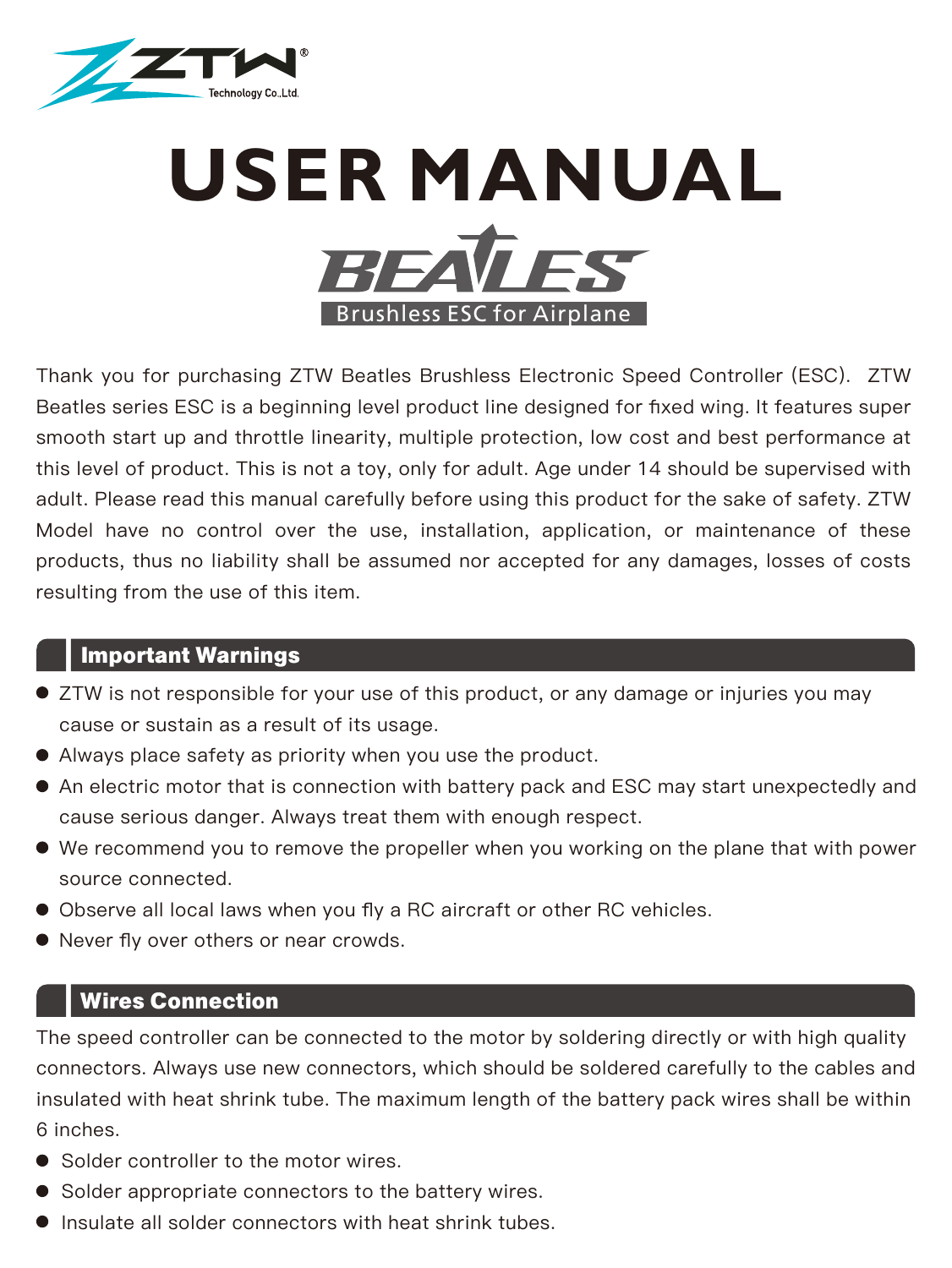- Plug the "JR" connector into the receiver throttle channel.
- Controller Red and Black wires connects to battery pack Red and Black wires respectively.



# **Specifications**

| Type             | PN#Model | Cont.\Burst | Battery cell                   | Weight | <b>BEC</b> | Size(mm) | User    |
|------------------|----------|-------------|--------------------------------|--------|------------|----------|---------|
|                  |          | Current(A)  | NiXX\Lipo                      | (g)    | Output     | W*L*H    | Program |
| Beatles 20A BEC  | 3020101  | 20A\30A     | $5-12NC$ ) <sub>2-4</sub> Lipo | 24     | 5V/2A      | 25x43x8  | Yes     |
| Beatles 30A BEC  | 3030101  | 30A\40A     | $5-12NC$ ) <sub>2-4</sub> Lipo | 26     | 5V/2A      | 25x43x8  | Yes     |
| Beatles 40A BEC  | 3040101  | 40A\50A     | $5-12NC$ <sup>2-4</sup> Lipo   | 36     | 5V/3A      | 27x52x11 | Yes     |
| Beatles 50A SBEC | 3050201  | 50A\60A     | $5-18NC$ ) <sub>2-6</sub> Lipo | 44     | 5.5V/5A    | 30x56x14 | Yes     |
| Beatles 60A SBEC | 3060201  | 60A\70A     | $5-18NC$ ) <sub>2-6</sub> Lipo | 44     | 5.5V/5A    | 30x56x14 | Yes     |
| Beatles 70A SBEC | 3070201  | 70A\80A     | $5-18NC$ ) <sub>2-6</sub> Lipo | 80     | 5.5V/5A    | 37x68x14 | Yes     |
| Beatles 80A SBEC | 3080201  | 80A\90A     | $5-18NC$ ) <sub>2-6</sub> Lipo | 82     | 5.5V/5A    | 37x68x14 | Yes     |

# **Features**

- Super smooth and accurate throttle linearity.
- Safety thermal over-load protection.
- Auto throttle shut down in signal lose situation.
- $\bullet$  Low Voltage Cut off.

# **Multiple Protection**

- 1. Over-heat protection: When the temperature of ESC exceeds 110 deg C, the ESC will reduce the output power to allow it too cool.
- 2. Lost signal protection: The ESC will automatically cut power to the motor when it detects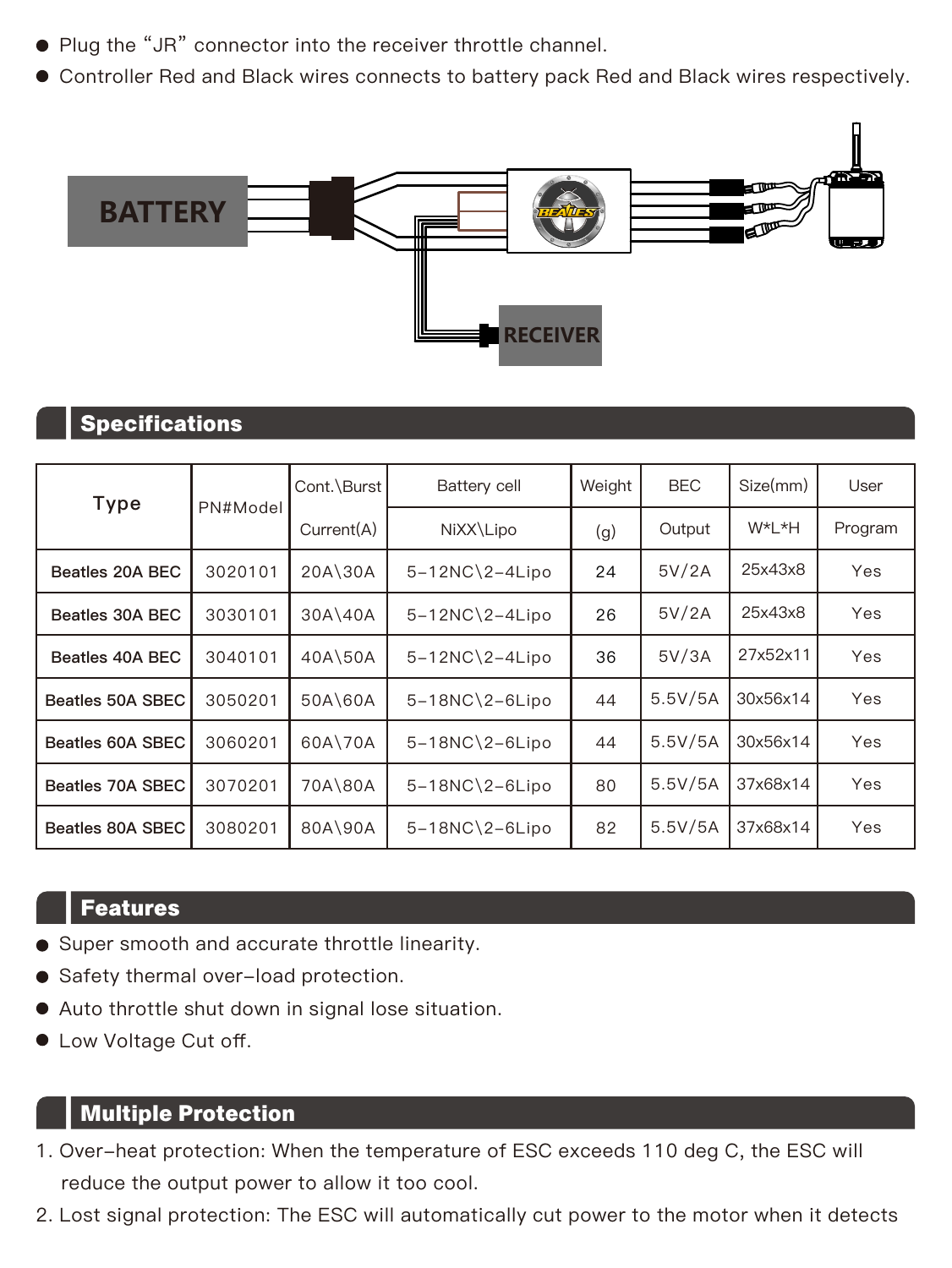a lost of throttle signal for 2 seconds, then the motor will emit continuous beeping tone.

# **Mounting your ESC**

- 1. Choose a location that has good airflow to offer best cooling to prevent overheating. DO NOT cover the side with the flat heat shield with hook and loop tape or any other material as this will greatly lower its effectiveness.
- 2. Mount the ESC with a combination of hook and loop tape or 2-sided foam tape.

# **Throttle Calibration**

- 1. Turn on your radio and keep the throttle stick to the top position.
- 2. Connect the battery pack to the ESC. Wait for about 2 seconds, the motor will beep for twice, then put the throttle in the minimum position, the motor will also beep, which indicates that your ESC has got the signal range of the throttle from your transmitter.

# **Using the ESC**

- 1. Turn on your radio and keep the throttle stick to the lowest position
- 2. Connect the battery pack to the ESC.
- 3. Motor emits two sets of audible tones in succession means the ESC is armed and ready to use. The first set of tone counting the cells of the battery the second set of means the status of the brake setting.

# **Entering the programming Mode**

- 1. Turn on your radio and set the throttle stick to top position (100%)
- 2. Plug the battery pack into your controller.
- 3. Wait for 2 seconds, you will hear 4 groups of two sets of fast beeps, after this you will hear four single beeps to indicate you have successfully entered the programming mode.

# **Programmable Items**

#### 1. Brake

- a. Turn on your radio and set the throttle stick to top positon (100%)
- b. Plug the battery pack into your controller.
- c. Wait for 2 seconds, you will hear 4 groups of two sets of fast beeps, after this you will hear four single beeps to indicate you have successfully entered the programming mode.
- d. When you hear  $\frac{1}{2}$  \*  $\frac{1}{2}$  \*  $\frac{1}{2}$  \* means you are in the Brake menu, the default setup is OFF, if you want to turn on the brake pull the throttle stick to the lowest position.
- e. The system will exit automatically and save the setting after finishing desired item. You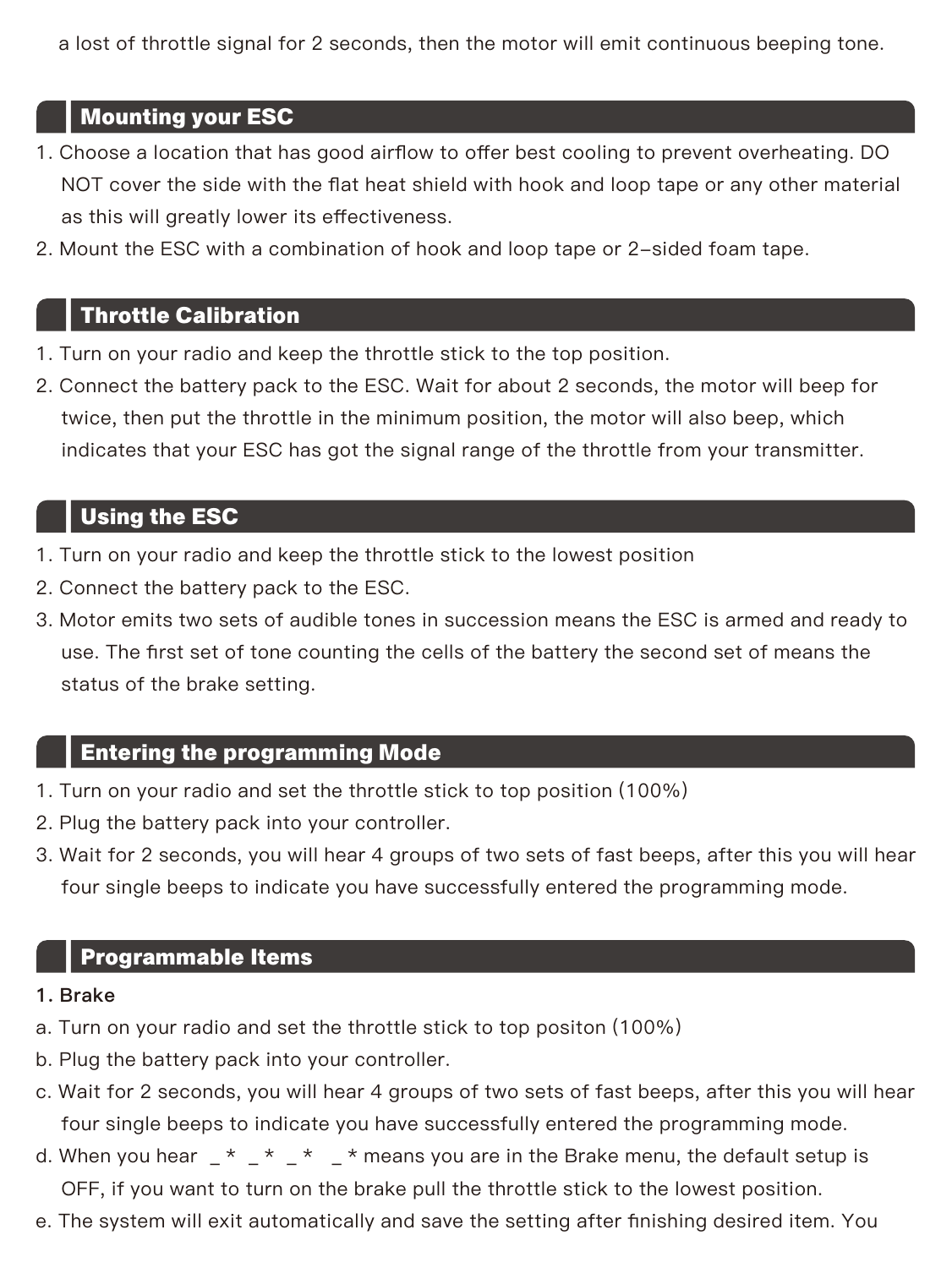only can setup one item at a time, if you want to program another item you need unplug the battery and power on the ESC again.

# 2. Battery Type : NiCad/NiMH/LiPo

- a. Turn on your radio and set the throttle stick to top position (100%)
- b. Plug the battery pack into your controller.
- c. Wait for 2 seconds, you will hear 4 groups of two sets of fast beeps, after this you will hear four single beeps to indicate you have successfully entered the programming mode.
- d. When you hear  $\sim \sim \sim \sim$  means you are in the Battery Type menu, please choose your desired value by pulling the throttle stick to the lowest position.
- e. The system will exit automatically and save the setting after finishing desired item. You only can setup one item at a time, if you want to program another item you need unplug the battery and power on the ESC again.

# 3. Low Voltage Protection Threshold ( Cutoff Threshold )

- a. Turn on your radio and set the throttle stick to top position (100%)
- b. Plug the battery pack into your controller.
- c. Wait for 2 seconds, you will hear 4 groups of two sets of fast beeps, after this you will hear four single beeps to indicate you have successfully entered the programming mode.
- d. When you hear  $*_{-}$  \*  $*_{-}$  \*  $*_{-}$  \*  $*_{-}$  \* means you are in the Low Voltage Protection Threshold menu, please choose your desired value by pulling the throttle stick to the lowest position.
- e. The system will exit automatically and save the setting after finishing the desired item. You only can setup one item at a time, if you want to program another item you need unplug the battery and power on the ESC again.
- 1) For Li-xx packs- number of cells are automatically calculated and requires no user input apart from defining the battery type. This ESC provides 3 setting options for the low voltage protection threshold ; Low (2.8V)/ Medium (3.0V)/ High (3.2V). For example : the voltage cutoff options for an 11.1V/ 3 cell Li-Po pack would be 8.4V (Low)/ 9.0V(Med)/ 9.6V(High).
- 2) For Ni-xx packs-low / medium / high cutoff voltages are 50%/60%/65% of the initial voltage of the battery pack.. For example: A fully charged 6 cell NiMh pack's voltage is 1.44V x 6=8.64V,when "LOW" cutoff voltage is set, the cutoff voltage is: 8.64V x 50%=4.3V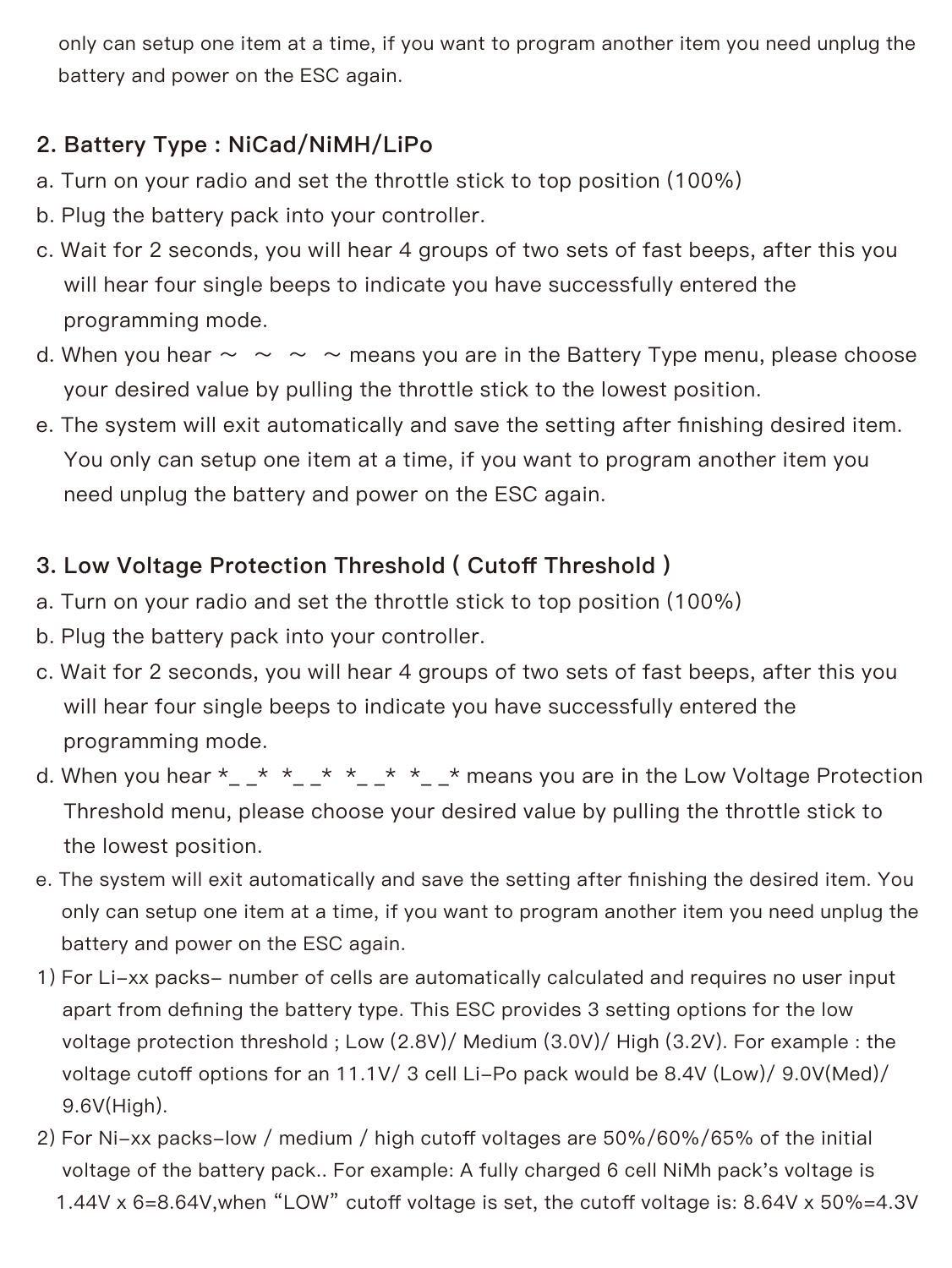and when "Medium" of "High" is set, the cutoff voltage is now 8.64V X 65%=5.61V.

### 4. Factory Setup Defaults:

- a. Turn on your radio and set the throttle stick to top position (100%)
- b. Plug the battery pack into your controller.
- c. Wait for 2 seconds, you will hear 4 groups of two sets of fast beeps, after this you will hear four single beeps to indicate you have successfully entered the programming mode.
- d. When you hear " $-$ " means you are in the Factory Setup Defaults menu, please choose your desired value by pulling the throttle stick to the lowest position.
- e. The system will exit automatically and save the setting after finishing the desired item. You only can setup one item at a time, if you want to program another item you need unplug the battery and power on the ESC again.

#### Restore- Sets the ESC back to factory default settings;

| Brake:                        | OFF                      |
|-------------------------------|--------------------------|
| Battery type Detect:          | LiPo with Automatic Cell |
| Low voltage Cutoff threshold: | Medium (3.0V/60%)        |
| Timing Setup:                 | Automatic                |
| Acceleration:                 | Soft Acceleration        |
| Heli Mode:                    | <b>RPM OFF</b>           |
| Motor Rotation:               | Forward                  |
| Frequency:                    | 8kHz                     |
| Low Voltage Cutoff Type:      | Reduce power             |

#### 5. Timing Setup

- a. Turn on your radio and set the throttle stick to top position (100%)
- b. Plug the battery pack into your controller.
- c. Wait for 2 seconds, you will hear 4 groups of two sets of fast beeps, after this you will hear four single beeps to indicate you have successfully entered the programming mode.
- d. When you hear  $- -$  means you are in the Timing Setup menu, please choose your desired value by pulling the throttle stick to the lowest position.
- e. The system will exit automatically and save the setting after finishing the desired item. You only can setup one item at a time, if you want to program another item you need unplug the battery and power on the ESC again.

Automatic (7-30 deg) – ESC automatically detect the best motor timing.

Low  $(7-22 \text{ deg})$  – Setting for most 2 pole motors.

High(22-30 deg)-setting for motors with 6 or more poles.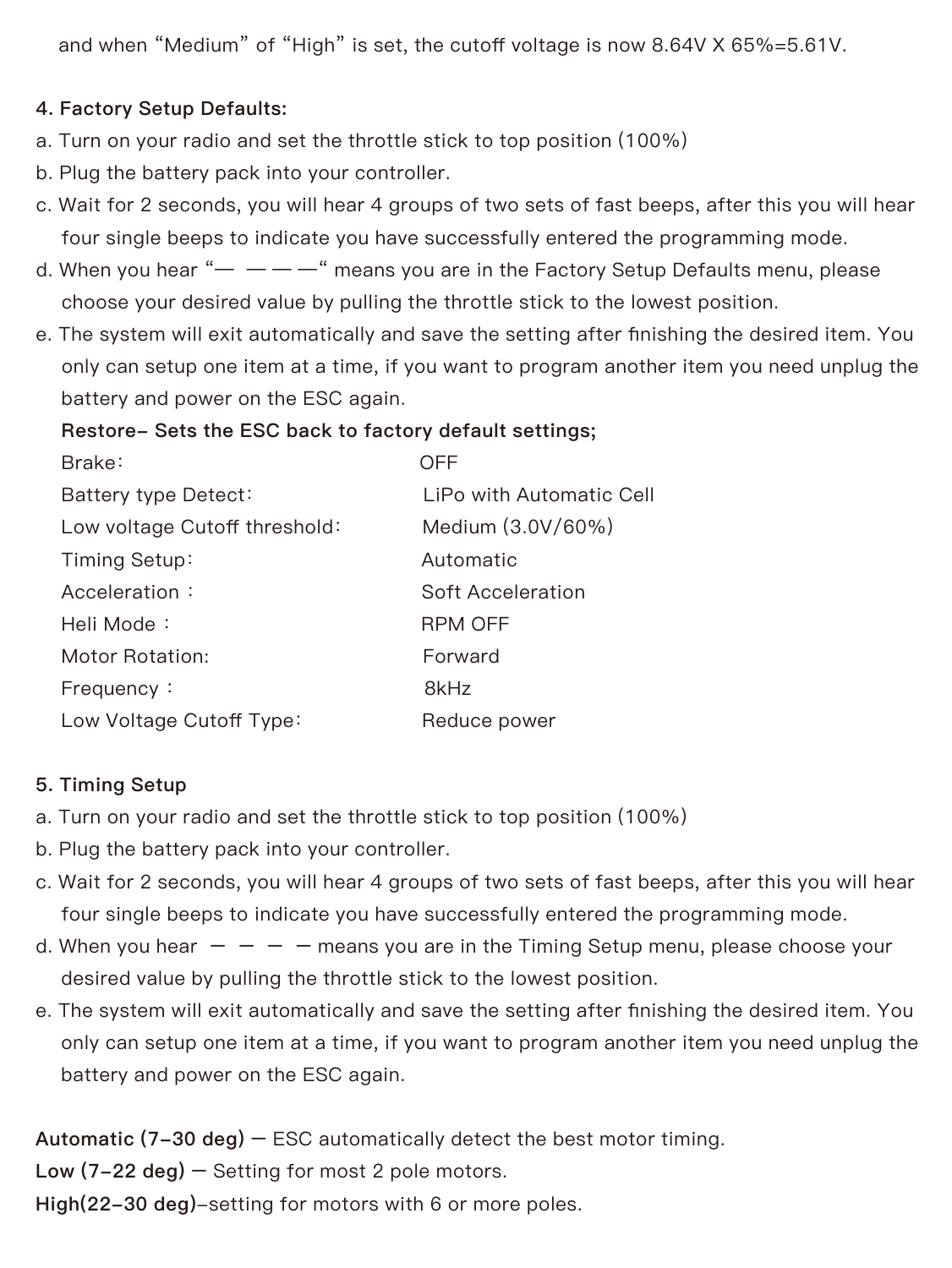

Note: For the beginner we recommend automatic timing to achieve best performance. For the multiple poles motor we recommend high timing to gain best efficiency.

#### 6. Acceleration

- a. Turn on your radio and set the throttle stick to top position (100%)
- b. Plug the battery pack into your controller.
- c. Wait for 2 seconds, you will hear 4 groups of two sets of fast beeps, after this you will hear four single beeps to indicate you have successfully entered the programming mode.
- d. When you here ∨∨ ∨∨ ∨∨ ∨∨ means you are in the Star up Strength menu, please choose your desired value by pulling the throttle stick to the lowest position.
- e. The system will exit automatically and save the setting after finishing the desired item. You only can setup one item at a time, if you want to program another item you need unplug the battery and power on the ESC again.

 Soft –---- Recommend for the plane with driving gears or helis Normal- Recommend for the plane with driving gears or helis Hard – Recommend for direct driving system

### 7. Heli Mode: Off/Mode 1/Mode 2

- a. Turn on your radio and set the throttle stick to top position (100%).
- b. Plug the battery pack into your controller.
- c. Wait for 2 seconds, you will hear 4 groups of two sets of fast beeps, after this you will hear four single beeps to indicate you have successfully entered the programming mode.
- d. When you hear  $\star \star \star \star$  means you are in the Heli Mode menu, please choose your desired value by pulling the throttle stick to the lowest position.
- e. The system will exit automatically and save the setting after finishing the desired item. You only can setup one item at a time, if you want to program another item you need unplug the battery and power on the ESC again.

#### OFF: Default

Heli Mode 1: There is 5 seconds delay from start to full heading speed.

Heli Mode 2: There is 15 seconds delay from start to full heading speed.



Note: ESC Brake and Low Voltage Cutoff Type settings will automatically be reset to Brake Off and Reduce Power respective once the Heli mode is activated.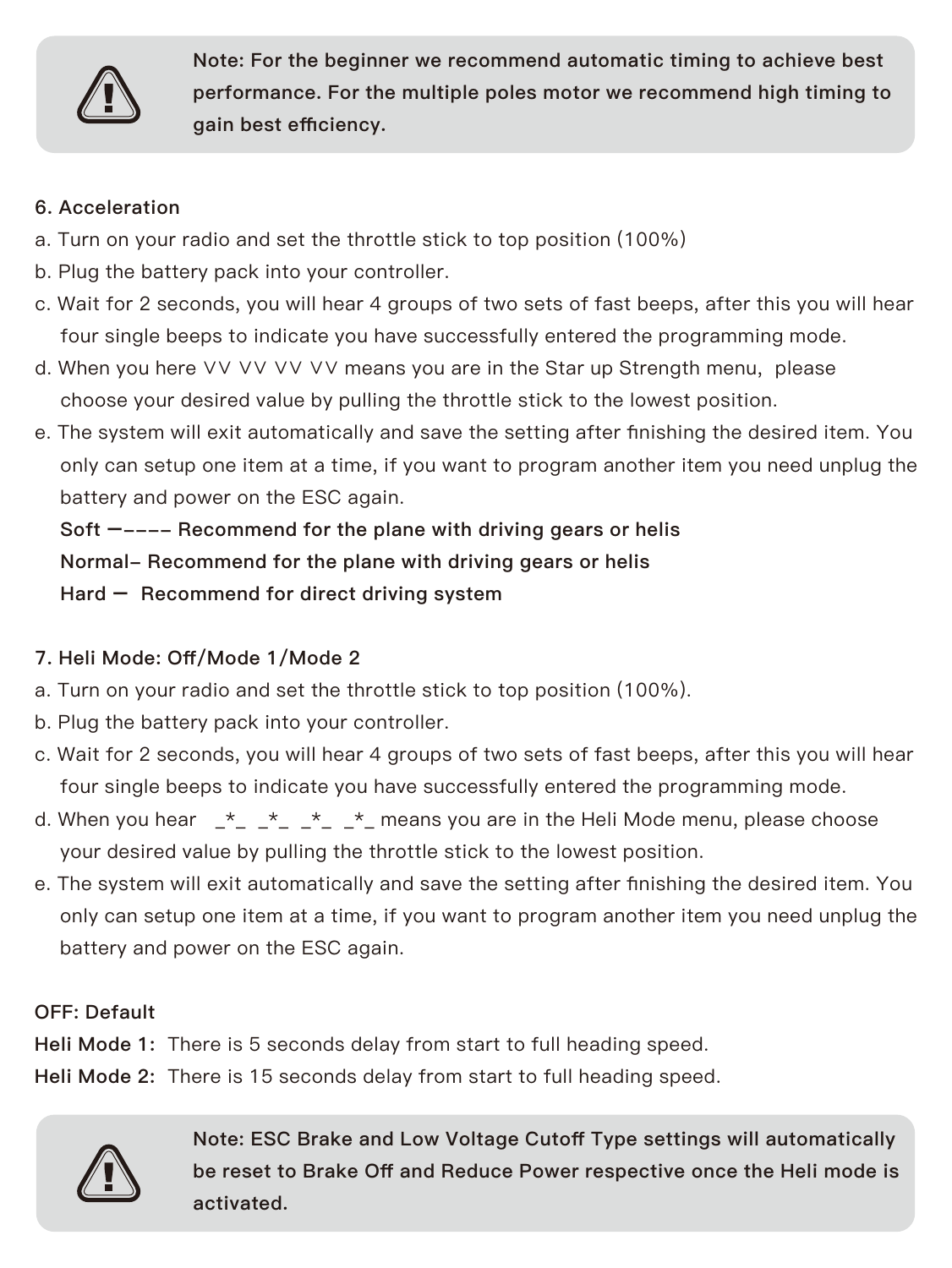#### 8. Motor Rotation: Forward/ Reverse

- a. Turn on your radio and set the throttle stick to top position (100%).
- b. Plug the battery pack into your controller.
- c. Wait for 2 seconds, you will hear 4 groups of two sets of fast beeps, after this you will hear four single beeps to indicate you have successfully entered the programming mode.
- d. When you hear W W W W means you are in the Motor Rotation menu, the default setup is OFF, please choose your desired value by pulling the throttle stick to the lowest position.
- e. The system will exit automatically and save the setting after finishing the desired item. You only can setup one item at a time, if you want to program another item you need unplug the battery and power on the ESC again.

There are two way to change the motor rotation:

- a) by swapping any two motor wires.
- b) by programming with program box or radio.

#### 9. Switching Frequency

- a. Turn on your radio and set the throttle stick to top position (100%).
- b. Plug the battery pack into your controller.
- c. Wait for 2 seconds, you will hear 4 groups of two sets of fast beeps, after this you will hear four single beeps to indicate you have successfully entered the programming mode.
- d. When you hear  $\frac{1}{1}$  // // // means you are in the Switching Frequency menu, please choose your desired value by pulling the throttle stick to the lowest position.
- e. The system will exit automatically and save the setting after finishing the desired item. You only can setup one item at a time, if you want to program another item you need unplug the battery and power on the ESC again.

#### 8kHz – In runner motor recommended

16kHz – out-runner motors recommended

#### 10. Low Voltage Cutoff Type

- a. Turn on your radio and set the throttle stick to top position (100%).
- b. Plug the battery pack into your controller.
- c. Wait for 2 seconds, you will hear 4 groups of two sets of fast beeps, after this you will hear four single beeps to indicate you have successfully entered the programming mode.
- d. When you hear <sup>1</sup><sup>1</sup> means you are in the Low Voltage Cutoff Type menu, please choose your desired value by pulling the throttle stick to the lowest position.
- e. The system will exit automatically and save the setting after finishing the desired item. You only can setup one item at a time, if you want to program another item you need unplug the battery and power on the ESC again.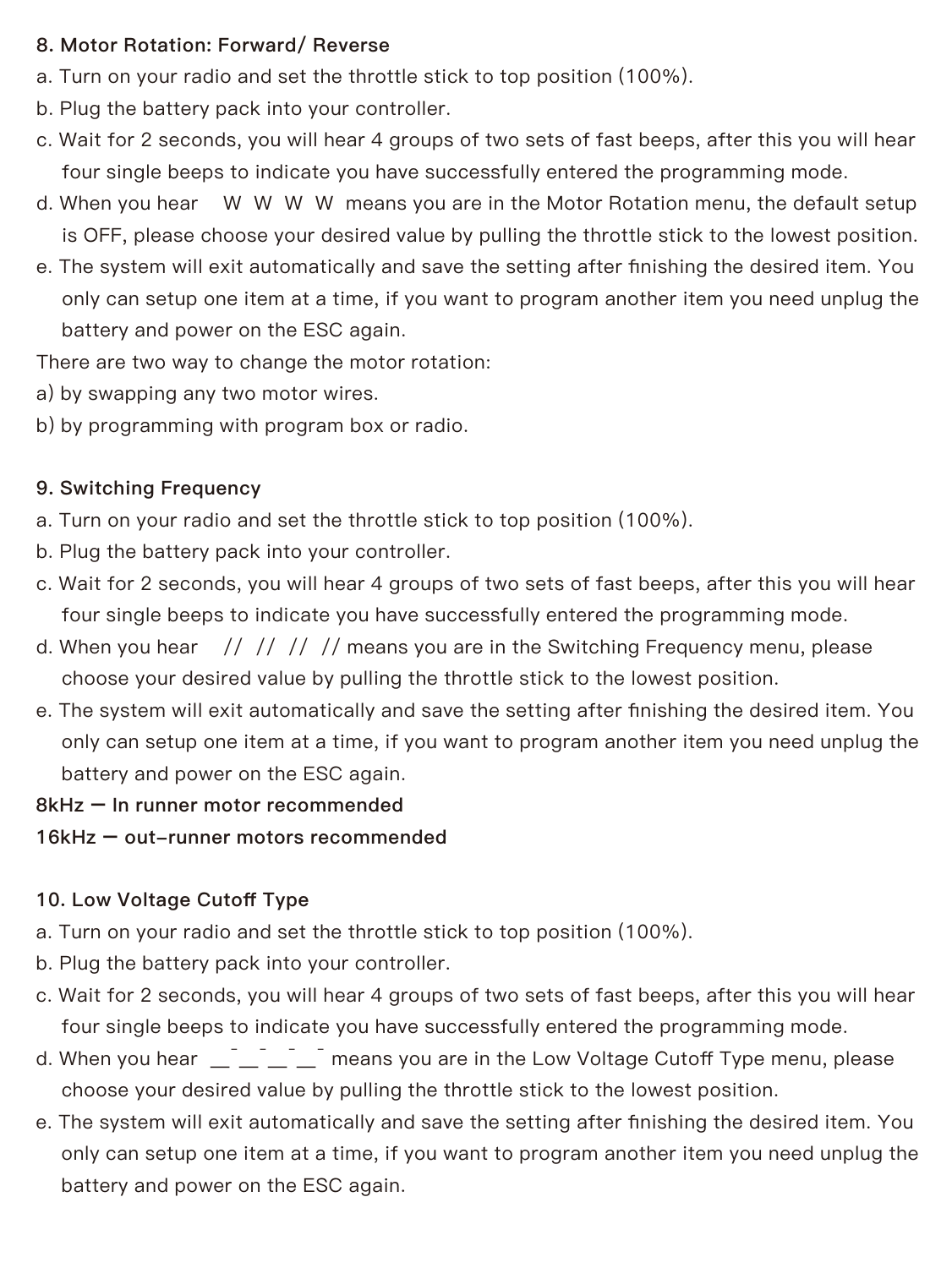Reduce Power – Lower the power output.

Hard Cutoff – Immediately shut down the power once the voltage reaches the preset value.

# **Programming Tone Reference Table**

| Programmable Item/Tones                                                      | Option              |  |  |  |  |  |
|------------------------------------------------------------------------------|---------------------|--|--|--|--|--|
| <b>Throttle Calibration</b>                                                  |                     |  |  |  |  |  |
| (Within the first 4 Sec)                                                     |                     |  |  |  |  |  |
| 1.Brake                                                                      |                     |  |  |  |  |  |
| $\ast$<br>$\ast$<br>$\ast$<br>$\ast$                                         | Brake On/Off        |  |  |  |  |  |
| 2. Battery type                                                              |                     |  |  |  |  |  |
| $\tilde{ }$<br>$\tilde{\phantom{a}}$<br>$\tilde{ }$<br>$\tilde{\phantom{a}}$ | NiCad               |  |  |  |  |  |
| $\sim$ $\sim$<br>$\sim$ $\sim$<br>$\sim$ $\sim$<br>$\sim$ $\sim$             | Lipo                |  |  |  |  |  |
| 3.Low Voltage Cutoff Threshold                                               |                     |  |  |  |  |  |
| $\ast$<br>$\ast$<br>$\ast$<br>$\ast$<br>* *<br>$\ast$                        | Low2.8v/50%         |  |  |  |  |  |
| $\overline{\ast}$<br>$\ast$<br>* *<br>$\ast$<br>* *                          | Medium3.0v/60%      |  |  |  |  |  |
| $* *$<br>$\ast$<br>$* *$<br>$* *$<br>$\ast$                                  | High3.2v/65%        |  |  |  |  |  |
| 4. Restore Factory Setup Defaults                                            |                     |  |  |  |  |  |
|                                                                              | Restore             |  |  |  |  |  |
| 5. Timing Setup                                                              |                     |  |  |  |  |  |
| - - - -                                                                      | Automatic(7-30°)    |  |  |  |  |  |
|                                                                              | $Low(7-22^{\circ})$ |  |  |  |  |  |
|                                                                              | $High(22-30°)$      |  |  |  |  |  |
| 6.Acceleration                                                               |                     |  |  |  |  |  |
| vv vv vv vv                                                                  | Soft                |  |  |  |  |  |
| $\vee$<br>V<br>V<br>V                                                        | Normal              |  |  |  |  |  |
| <b>VVV</b><br><b>VVV</b><br><b>VVV</b><br><b>VVV</b>                         | Hard                |  |  |  |  |  |
| 7.Heli Mode                                                                  |                     |  |  |  |  |  |
| $\ast$<br>$\ast$<br>$\ast$<br>$\ast$                                         | Rpm off             |  |  |  |  |  |
| $***$<br>$***$<br>$***$<br>$***$                                             | Heli Mode 1         |  |  |  |  |  |
| ***<br>***<br>***<br>***                                                     | Heli Mode 2         |  |  |  |  |  |
| 8. Motor Rotation                                                            |                     |  |  |  |  |  |
| W<br>W<br>W<br>W                                                             | Forward/Reverse     |  |  |  |  |  |
| 9.Switching Frequency                                                        |                     |  |  |  |  |  |
| $\frac{1}{2}$<br>$\frac{1}{2}$<br>$\frac{1}{2}$<br>$\frac{1}{2}$             | 8KHz                |  |  |  |  |  |
| $\sqrt{}$<br>$\backslash$<br>۱۱<br>١١                                        | 16KHz               |  |  |  |  |  |
| 10.Low Voltage Cutoff Type                                                   |                     |  |  |  |  |  |
|                                                                              | Reduce Power        |  |  |  |  |  |
|                                                                              | Hard Cut Off        |  |  |  |  |  |